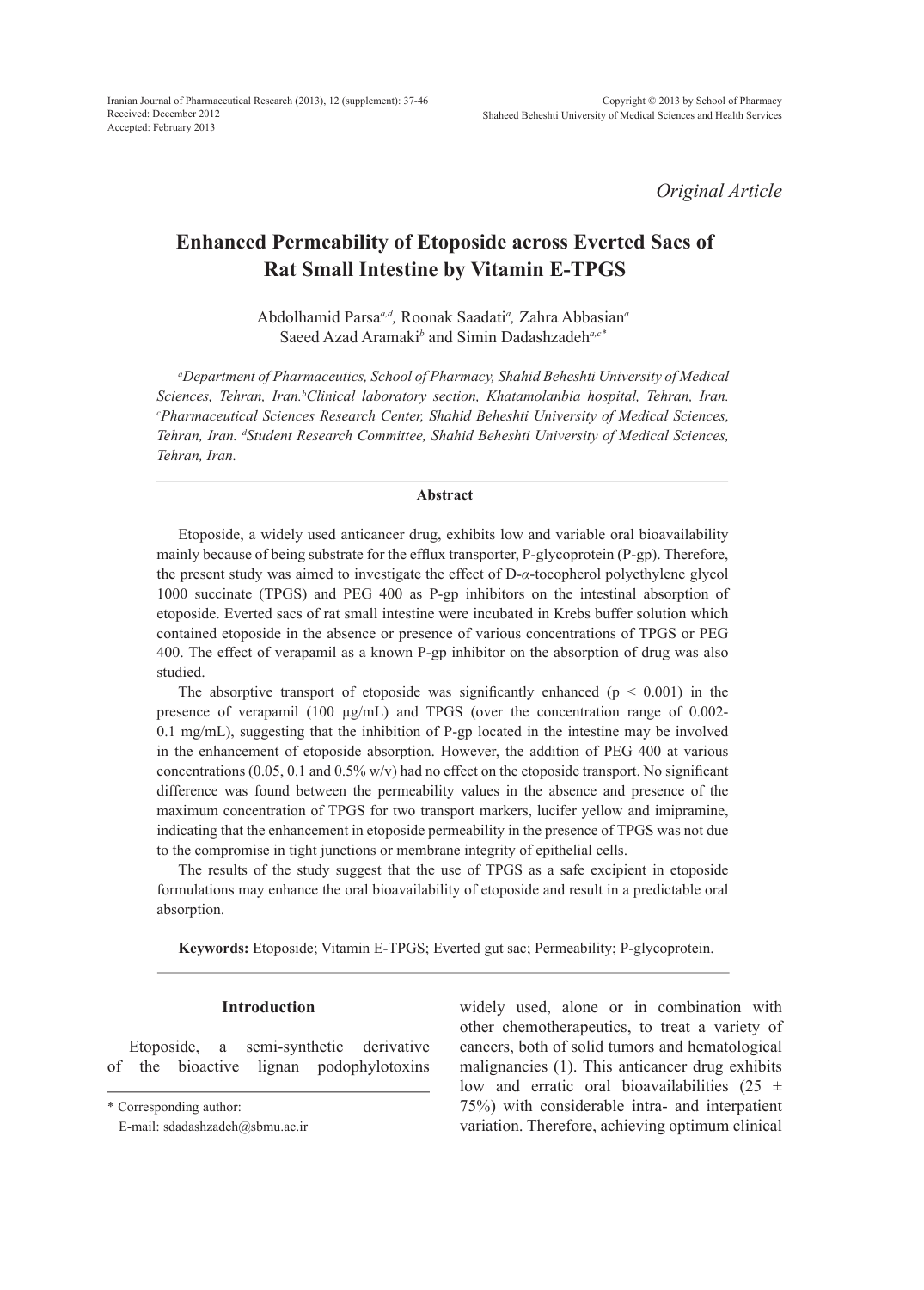benefit remains a major concern.

Etoposide has been reported to be a P-glycoprotein (P-gp) substrate (2-4). P-gp, the gene product of MDR1 and a 170 KDa plasma protein, functions as an important membrane transporter and energy-dependent drug efflux pump to decrease drugs and xenobiotics accumulation in a variety of systems (5). Under normal physiological conditions, P-gp is expressed in a wide range of tissues, such as the lung, kidney, liver, adrenal tissues, pancreas, and colon as well as in the brush border membrane of the small intestine (5-8).On the intestinal level, it is located in the apical membrane of the epithelial cells and transports drugs back into the gut lumen. Studies in animals and human have indicated that P-gp plays a major role in limiting drug absorption and consequently oral bioavailability (9, 10). These effects have restricted the clinical use of drugs which are substrates of P-gp. Thus, there is considerable interest in trying to enhance their absorption and oral bioavailability by inhibiting the P-gpmediated drug efflux.

A P-gp inhibitor agent can overcome the barrier and increase drug absorption. Several chemicals such as verapamil, cyclosporine A and PSC 833 have been proved to be potent P-gp inhibitors and they can improve the bioavailability of a number of valuable drugs (11, 12). But their toxicities due to the pharmacological effects have hindered their use in clinical application (13).

Recently, it has been reported that some excipients, which are largely used as inert vehicles in drug formulations, could inhibit the function of P-gp in the intestine. These excipients (or additives) offer advantages of being safe, not being absorbed from the gut, pharmaceutically acceptable and have a history of being incorporated in many parenteral and enteral formulations as solubilising or stabilizing agents (14). Several studies have demonstrated that some of them may disrupt the function of intestinal P-gp and thus enhance the intestinal absorption of the drugs which are substrates of P-gp. Therefore, they could offer new opportunities to improve the oral bioavailability of clinically useful drugs that are P-gp substrates. Based on these advantages and compared to other

P-gp inhibitors, excipients seem to be a better choice. Lo demonstrated that Tween 20, Tween 80, Myrj 52 and Brij 30 increased the epirubicin transport and reduced efflux in diffusion chambers with excised rat intestinal mucosa (15). In other studies pluronic P85 was found to increase the permeability of a broad spectrum of drugs in Caco-2 cell monolayers (16), and it also enhanced drug absorption in the Ussing chamber (17).Furthermore it has been shown that some excipients such as PEG-400, Tween-80, Pluronic F-68 and Cremophor EL-35 could increase the transport amount of ganciclovir in the everted gut sac model (18).

Vitamin E-TPGS (d-α-tocopherol polyethylene glycol 1000 succinate) is a watersoluble derivative of natural source vitamin E and was reported to be non-toxic even at a dose of 1.0 g/Kg/day (19). This compound has been used as a solubilising agent and emulsifier and it has been characterized as an inhibitor of P-gp-mediated drug transport in the human intestinal Caco-2 cell monolayers and other cell lines (20, 21). It has been shown to enhance the oral bioavailability of colchicine in rats (22). Also TPGS increased the *in-vitro* permeability of paclitaxel (23) and celiprolol (24) in Ussing chamber and everted gut sac model, respectively.

In this study, we evaluated the effect of vitamin E-TPGS and PEG-400 on the transport of etoposide in rat small intestine. Therefore we performed the permeability investigation by using the *in-vitro* everted sac model. Effect of two above mentioned excipients on etoposide permeability was evaluated compared to verapamil, as a representative P-gp inhibitor. In addition the effect of TPGS on paracelluar and transcellular rout of absorption was examined.

#### **Experimental**

## *Materials*

Etoposide was kindly provided by Cipla (Mumbai, India). Verapamil hydrochloride and imipramine were supplied from Roozdarou and Pars Darou, respectively (Tehran, Iran). HPLC grade acetonitrile and methanol were obtained from Caledon (Georgetown, Canada). Purified water was prepared using a Millipore Direct-QTM (Millipore Corporation, Bedford,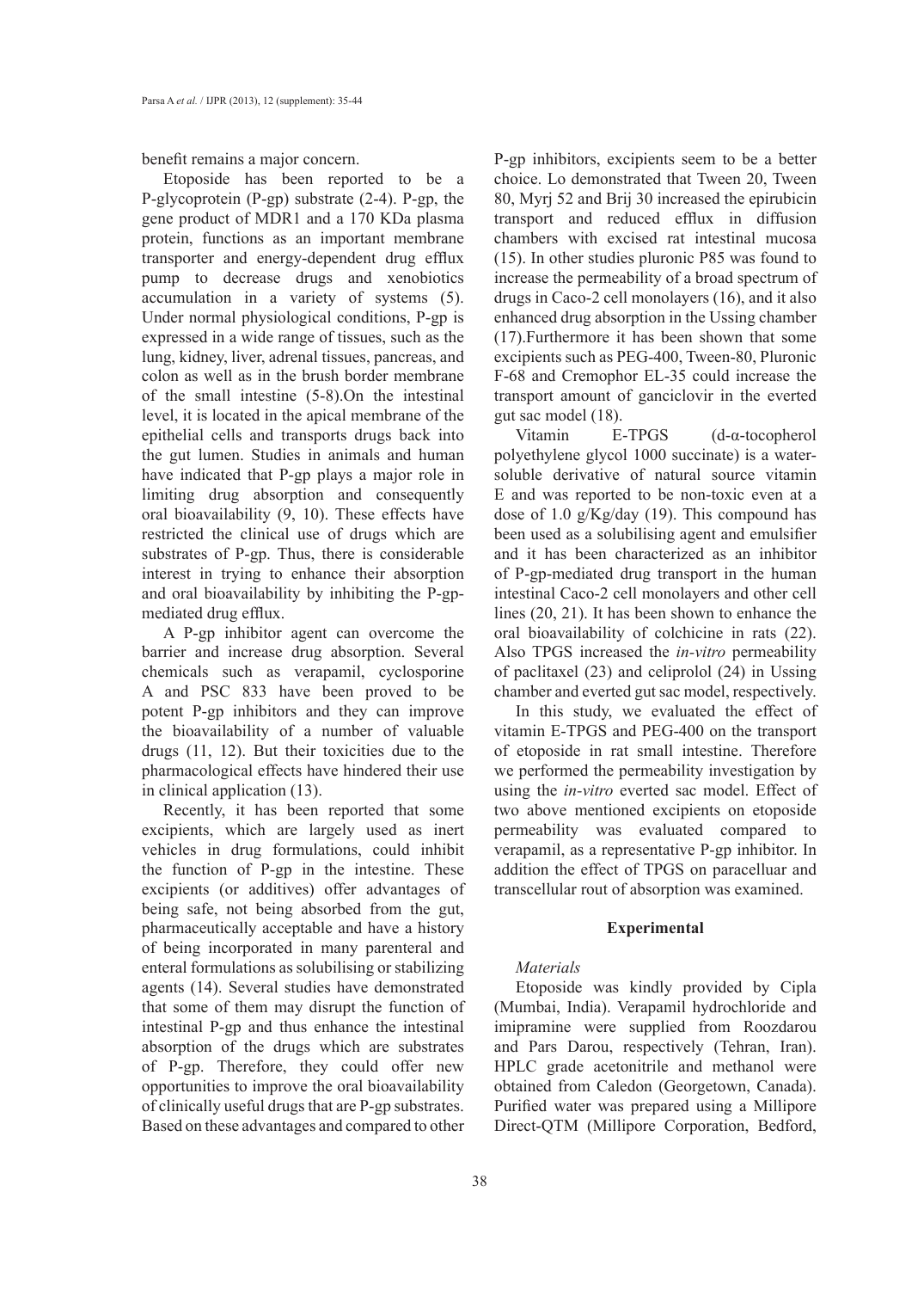MA, USA). Lucifer yellow, D-α-tocopherol polyethylene glycol 1000 succinate (TPGS) and PEG-400 were provided by Sigma-Aldrich (Steinheim, Germany). All other chemical reagents used were of pharmaceutical grade.

### *Animals*

Male Wistar rats (240-270 g), obtained from the Pasteur Institute (Tehran, Iran) were maintained in a controlled environment of 25°C with a 12-12 h light/dark cycle. The rats were fasted overnight before experimentation and had access to water ad libitum. All protocols and procedures were approved by the local ethics committee for animal experiments of Shahid Beheshti University of Medical Sciences (Tehran, Iran).

## *Preparation of gut sacs*

The everted sac method was used as previously described (25). Everted intestinal sacs were prepared by quickly removing the small intestine from starved rats killed under  $CO_2$ anesthesia. The jejunum was excised, flushed through several times with saline solution at room temperature and placed immediately into oxygenated buffer solution at 37°C. Then the intestine was gently everted over a steel rod, filled with fresh oxygenated buffer solution and divided into sacs approximately 4.5 cm in length with silk suture. Sacs were preincubated in oxygenated buffer solution at 37°C for 5 min and then placed in 25 mL oxygenated buffer solutions at 37°C containing 25 µg/mL etoposide with or without the P-gp inhibitors in different concentrations. At the defined time points sacs were removed and blotted dry. The sacs were cut open and the serosal fluid was drained into small Eppendorf vial to determine the drug concentration. The area of each sac was calculated closely. Each sac was weighed before and after fluid collection to calculate accurately the volume inside the sac.

#### *LDH release of the everted gut sac*

The viability and any possible damage of the gut were evaluated by measuring the release of the cytosolic enzyme lactic dehydrogenase (LDH) as an indicator of cell damage (18). The LDH activity was determined in the incubation media in the absence or presence of the excipients using LDH-P kit from Kimia pajouhan (Tehran, Iran). The results were calculated as U/L/cm<sup>2</sup> of sac area (1 unit reduces 10-6 mol pyruvate per min at pH of 7.5). The influence of excipients (using the maximum concentrations) on the viability of gut sac was measured at 30, 60 and 90 min and compared to the control group (without adding any excipient).

*Glucose transport across the everted gut sac*

The viability and the integrity of the gut sacs were further demonstrated by analyzing the glucose concentrations both in the mucosal and serosal sides. Viable enterocytes transport glucose against a concentration gradient, so in a non-leaking metabolically active membrane it should be possible to measure a glucose gradient between the external medium and the serosal fluid (26). Samples of incubation medium and content of the sacs were collected at predetermined times. Glucose concentrations were measured by a kit from Pars Azmoon (Tehran, Iran) and an automated biochemistry analyzer Hitachi 902 (Roche Diagnostics, mannheim, Germany).

## *Effects of excipients on drug transport across gut sac*

Sacs were incubated at 37°C, in 25 mL of oxygenated Krebs buffer containing etoposide (25 µg/mL) in absence (control group) or presence of verapamil (100 µg/mL)**,** TPGS (0.002, 0.02 and 0.1 mg/mL) or PEG-400  $(0.05, 0.1$  and  $0.5\%$  w/v). The transport of etoposide from mucosa to serosa was measured by analyzing the serosal medium at 10, 20, 35, 45, 60, 70 and 90 min. The same procedure was performed for imipramine (5 µg/mL) in presence of the highest concentration of TPGS (0.1 mg/ mL) as a transcellular marker.

#### *Analysis of etoposide and imipramine*

Concentrations of etoposide and imipramine were analyzed by HPLC. The HPLC system consisted of a Wellchrom K-1001 HPLC pump, a Wellchrom online degasser, a Rheodyne auto injector equipped with a 100 µl loop, Wellchrom K-2701 UV/VIS lamp, and K-2700 diode array UV/VIS spectrophotometric detector (all from Knauer, Germany). The chromatographic data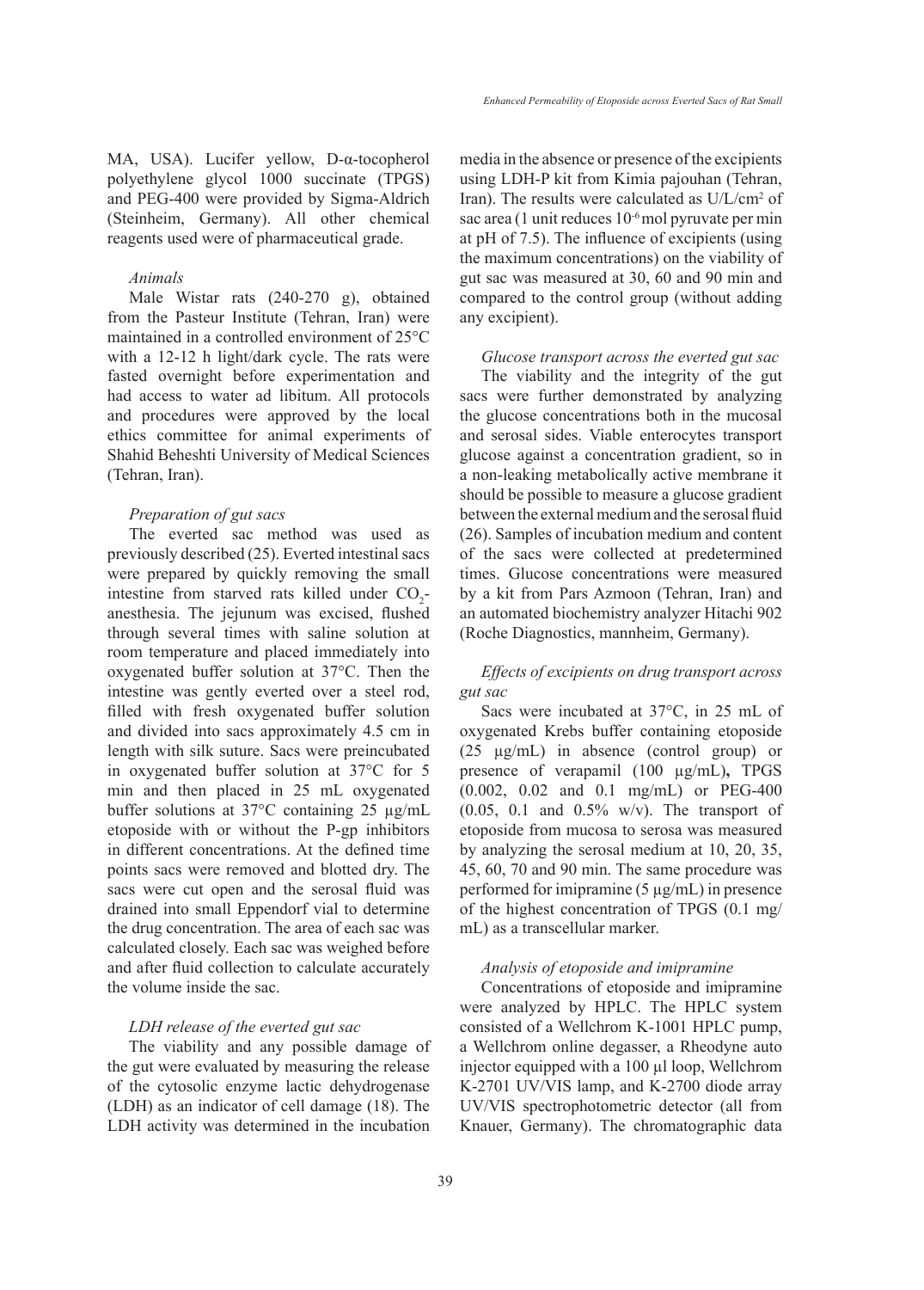was acquired by Chromgate 3.1 software from Knauer. Analyses were carried out at ambient temperature on a Chromolith Performance RP-18e (100 mm 4.6 mm *i.d.*, Merck) coupled with a Chromolith RP-18e guard cartridge (5.0 mm 4.6 mm *i.d.*, Merck). The optimal mobile phase for etoposide was a mixture of acetonitrile and purified water  $(35:65 \text{ v/v})$  and for imipramine was acetonitrile and 25 mM phosphate Buffer (40:60 v/v) .The mobile phase was filtered using a Millipore filter (0.45 mM),degassed by vacuum stirring for 2 min and delivered at a flow rate of 1 mL/min. The detection wavelength was set at 240 nm and 252 nm for etoposide and imipramine respectively, and the injection volume was 100 µL. The calibration curves were linear over the concentration range of 0.25-5 and 0.25-7  $\mu$ g/mL for imipramine and etoposide, respectively (correlation coefficient of  $R^2 > 0.998$ ) and the lower limit of quantification was 250 ng/mL for both drugs). The intra-day and inter-day coefficients of variation (CV) were all less than 6%.

## *Analysis of lucifer yellow*

Lucifer yellow was chosen as a fluorescent hydrophilic paracelluar marker to evaluate epithelial cell tightness in this experiment (27). Lucifer yellow was measured by a direct spectrofluorimetric method with excitation and emission wavelengths of 418 and 512 nm, and quantified with a calibration curve prepared in buffer solution. Mucosal (1 mL) and serosal (0.5 mL) samples were centrifuged for 10 min at 4000×g to precipitate mucus and other solid matter and were then diluted 10 and 2 times, respectively.

#### *Statistical analysis*

The results are expressed as the mean  $\pm$ standard deviation and were analyzed using one-way ANOVA with post-hoc (Tukey›s test) and considered statistically significant when p  $< 0.05$ .

# **Results and Discussion**

*Determination of etoposide and imipramine* Figure 1 shows the typical chromatograms of etoposide (A) and imipramine (B) from serosal

medium in everted gut sac model. Retention times were 5.4 min for etoposide and 5 min for imipramine.

# *Glucose transport across the everted gut sac model*

The integrity of the sacs was confirmed by the active transport of glucose across the membrane from mucosal to serosal side. The concentration ratios of glucose between serosal side and mucosal side in the presence and absence of TPGS are shown in Figure 2. It can be seen that the ratios were gradually increased and reached a factor of about 1.5 at 90 min and addition of TPGS had no obvious effect on the glucose gradient.

As glucose is actively transported in the small intestine, intact and metabolically active sacs will maintain a glucose gradient between the external medium and serosal fluid. As shown in Figure 2 in both control and TPGS treated groups glucose concentration inside the sacs (serosal side) was approximately 1.5 times higher than the outside (mucosal) concentration, indicating that the tissue of gut sac was viable and well functioning.

The active transport of glucose requires metabolic energy and so clearly if the sacs were not biochemically active, or if they were not physically intact, such a concentration gradient would not be maintained (28).

#### *LDH release in everted gut sac model*

In order to further evaluate the viability of gut sac and any possible damage due to the sac preparation the release of the cytosolic enzyme LDH was examined. The LDH result for control group is shown in Figure 3 A. At 30 min LDH activity in the incubation media was 177 U/L/cm<sup>2</sup> and it was not significantly different from the LDH of 60 and 90 min (p > 0.05), suggesting the viability of the gut sacs during the experiments. Also LDH level could be a good index to evaluate the intestinal membrane toxicity, since many toxic substances could stimulate the release of this enzyme (29).Therefore, enzyme level was measured in presence of TPGS 0.1 mg/mL and PEG 0.5% w/v (as the highest concentration of two excipients) as well. It can be seen from Figure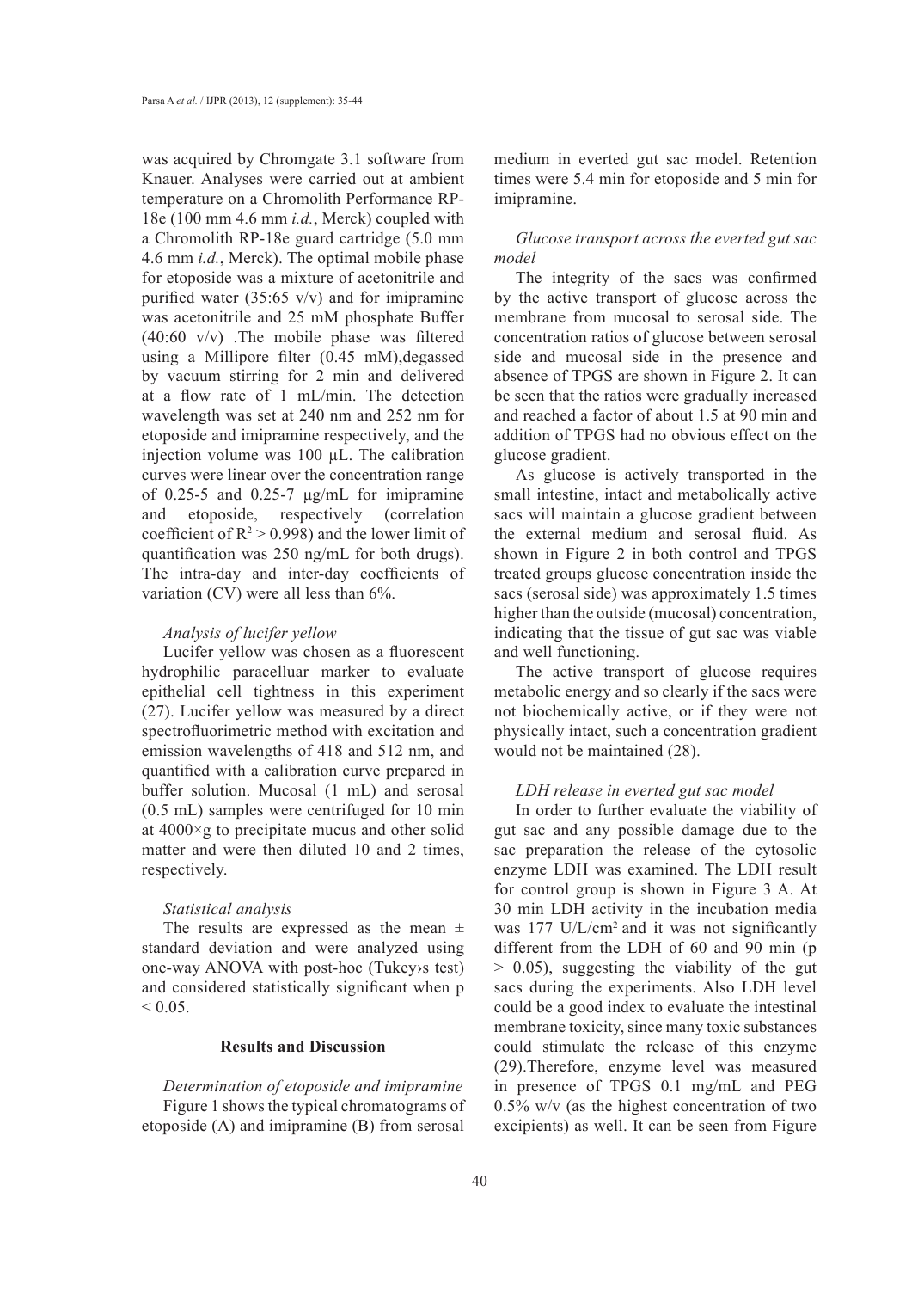

**Figure 1.** Chromatograms of etoposide (A) and imipramine (B) from serosal medium in everted gut sac model.

3 B that LDH release were not notably changed by TPGS and PEG-400. Hence, the everted gut sac model was suitable for studying the effect of these excipients on intestinal transport of drugs and the results obtained from an incubation period of 90 min can be regarded as reliable.

*Effects of excipients on etoposide transport across gut sac*

Verapamil, the most extensively characterized P-gp inhibitor, was used as a positive control and reference standard to compare the P-gp inhibitory potential of excipients (30). The time course of absorptive transport of etoposide across small intestinal segments in presence and absence of verapamil is illustrated in Figure 4. Our results showed that when the P-gp inhibitor, verapamil, was administered, etoposide absorption into the sac contents was markedly elevated, *i.e.*, the addition of verapamil at 100 µg/mL concentration led to significant increase of etoposide absorption in the sac content by 90% compared to control (Figure 4). Additionally the calculated permeability of etoposide with verapamil was higher than control by two folds (Table 1,  $p < 0.001$ ). This result indicated that inhibition of P-gp induced by verapamil can markedly enhance the intestinal transportation and permeability of etoposide, and subsequently increase its bioavailability. Etoposide has a low bioavailability *in-vivo* not only due to its poor permeability and first pass metabolism; but also owing to the contribution of efflux transporters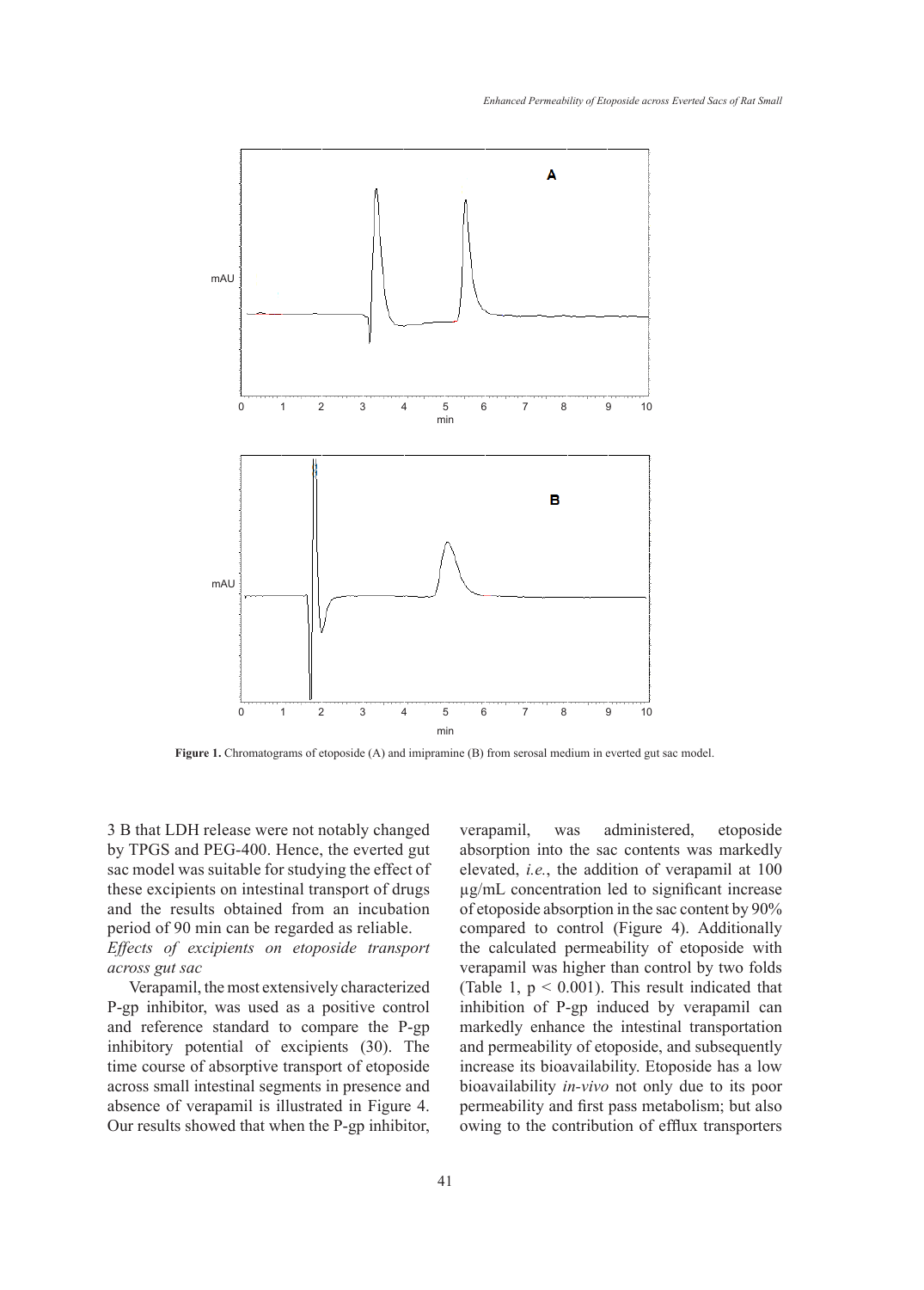

**Figure 2.** Glucose transport in everted gut sac model. Data are shown as mean  $\pm$  SE (n = 4).

such as P-gp in the intestine (31). Accordingly the inhibition of P-gp transporters could be a strategy to increase permeation in the absorptive direction.

On the next step, effect of PEG 400 and vitamin E-TPGS 1000 on etoposide transport was evaluated and the calculated permeabilities are shown in Table 1. Etoposide absorption was not affected by all tested concentration levels of PEG 400 ( $p > 0.05$ ), while TPGS in all tested concentrations had significant effects on etoposide permeability compared to the control. The highest drug permeability was obtained by TPGS 0.02 mg/mL  $(1.96 \pm 0.66 \times 10^{-5} \text{ s})$ cm) although it was not statistically different from the other TPGS concentrations (0.02 and 0.1 mg/mL).

There is contradicting reports about the inhibitory effect of PEG 400 on P-gp. Rege *et al.* observed no effect of PEG 400 on the transport of cimetidine and furosemide, drugs subject to the action of efflux transporters, across Caco-2 cells (32). On the other hand using rat intestine mounted in Ussing chambers, and digoxin as the P-gp substrate, Johnson *et al.* observed significant inhibition of efflux with PEG 400 (17). In another study Li and coworkers reported that PEG-400 could increase the transport amount of ganciclovir in the everted gut sac model (18). In our experiments no significant effect of PEG-400

on etoposide permeability was observed. With regard to TPGS, Johnson *et al.* failed to observe any P-gp inhibition effect (17), nevertheless the inhibitory effect of this compound on P-gp has been reported in several studies by using different methods (19, 23, 33, 34). Here we found TPGS very effective in enhancement of etoposide transport, more likely due to P-gp inhibition, even in very low concentration (0.002 mg/mL). This effect of TPGS was concentration independent and there was no considerable difference in etoposide permeability between the various concentrations of TPGS that were studied (*i.e.* 0.002 to 0.1 mg/mL). Based on our results TPGS could improve the etoposide intestinal absorption and permeability and it would be a good choice as a non-toxic emulsifier for further *in-vivo* bioavailability studies (19).

## *Effect of TPGS on paracelluar and transcellular transports*

To investigate whether TPGS can alter drug transport via the paracelluar route, the tissue was co-incubated with TPGS and lucifer yellow. Lucifer yellow is the marker used to study the paracelluar absorption along the small intestine (25).

No significant effect on the permeability of lucifer yellow was observed in presence and absence of TPGS 0.1 mg/mL.  $(9.65 \pm 0.6 \times 10^{-6})$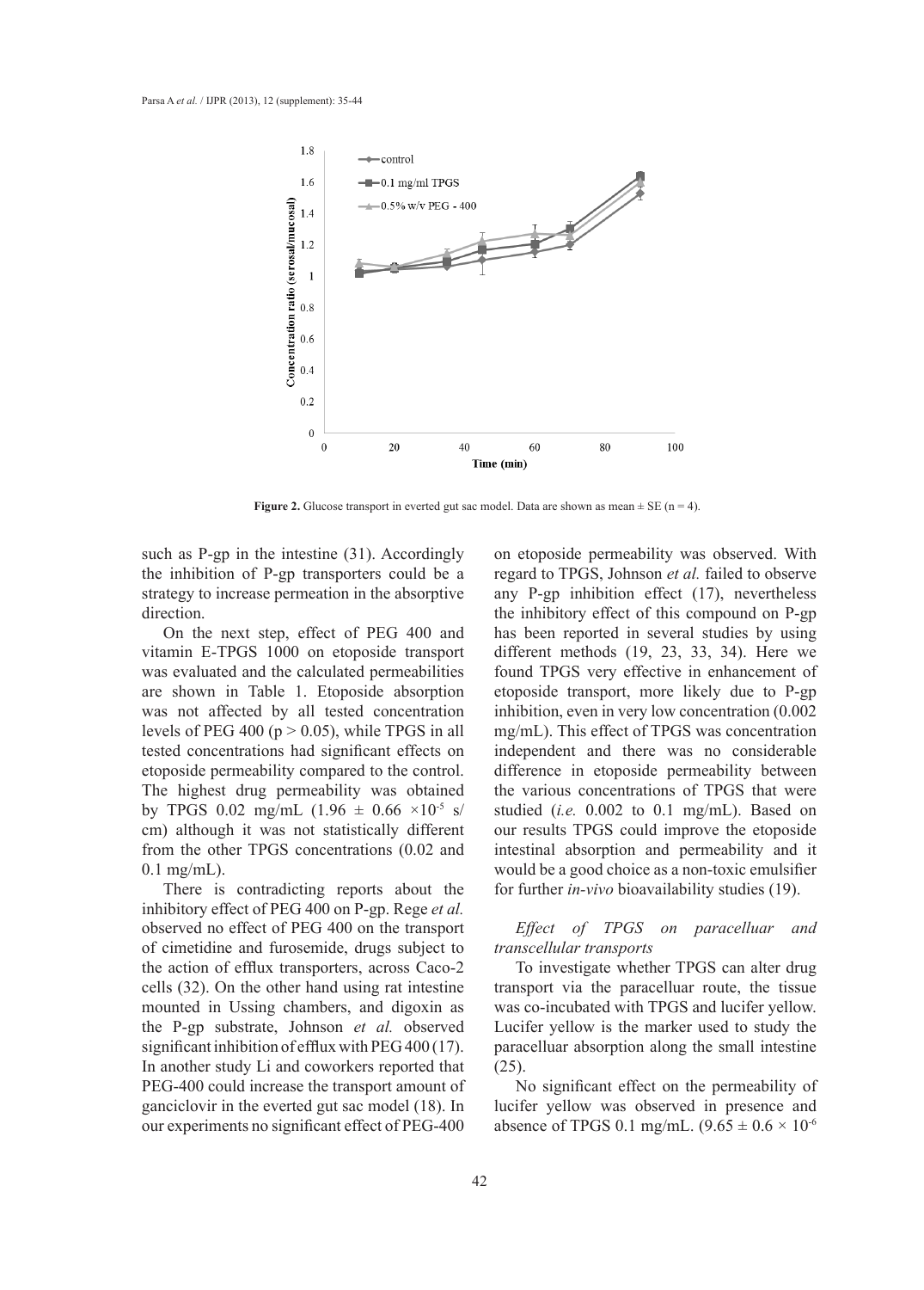

**Figure 3.** LDH release in everted gut sac model. (A) The time course of LDH release in the control group; (B) LDH release in absence or presence of excipients at 90 min. Data are shown as mean  $\pm$  SE (n = 3-5).

cm/s and  $9.3 \pm 0.03 \times 10^{-6}$  cm/s, respectively).

Afterward imipramine as a transcellular marker, was used to check the integrity of biomembrane (23). The permeability of imipramine was  $1.14 \pm 0.32 \times 10^{-5}$  cm/s across the intestine membrane. By addition of TPGS (0.1 mg/mL) this result was not changed significantly  $(1.01 \pm 0.27 \times 10^{-5} \text{ cm/s})$  indicating that enhancement of etoposide permeability in the presence of various concentrations of TPGS were not due to injure of membrane integrity.

In general several mechanisms could be suggested for enhancement of etoposide absorption by excipients including (a) increasing the solubility of hydrophobic drugs (35), (b) interaction with metabolizing enzymes such as CYP3A (36), (c) disruption of tight junctions (37, 38), (d) local damage of the intestinal epithelium (39). In addition, it is quite acceptable that inhibition of P-gp mediated drug efflux will enhance absorption of P-gp substrates. To investigate this mechanism, the other possibilities need to be excluded. Considering the applied concentration of TPGS in our studies which was below CMC (0.2 mg/mL) (23), the micelle formation and its effect on solubility of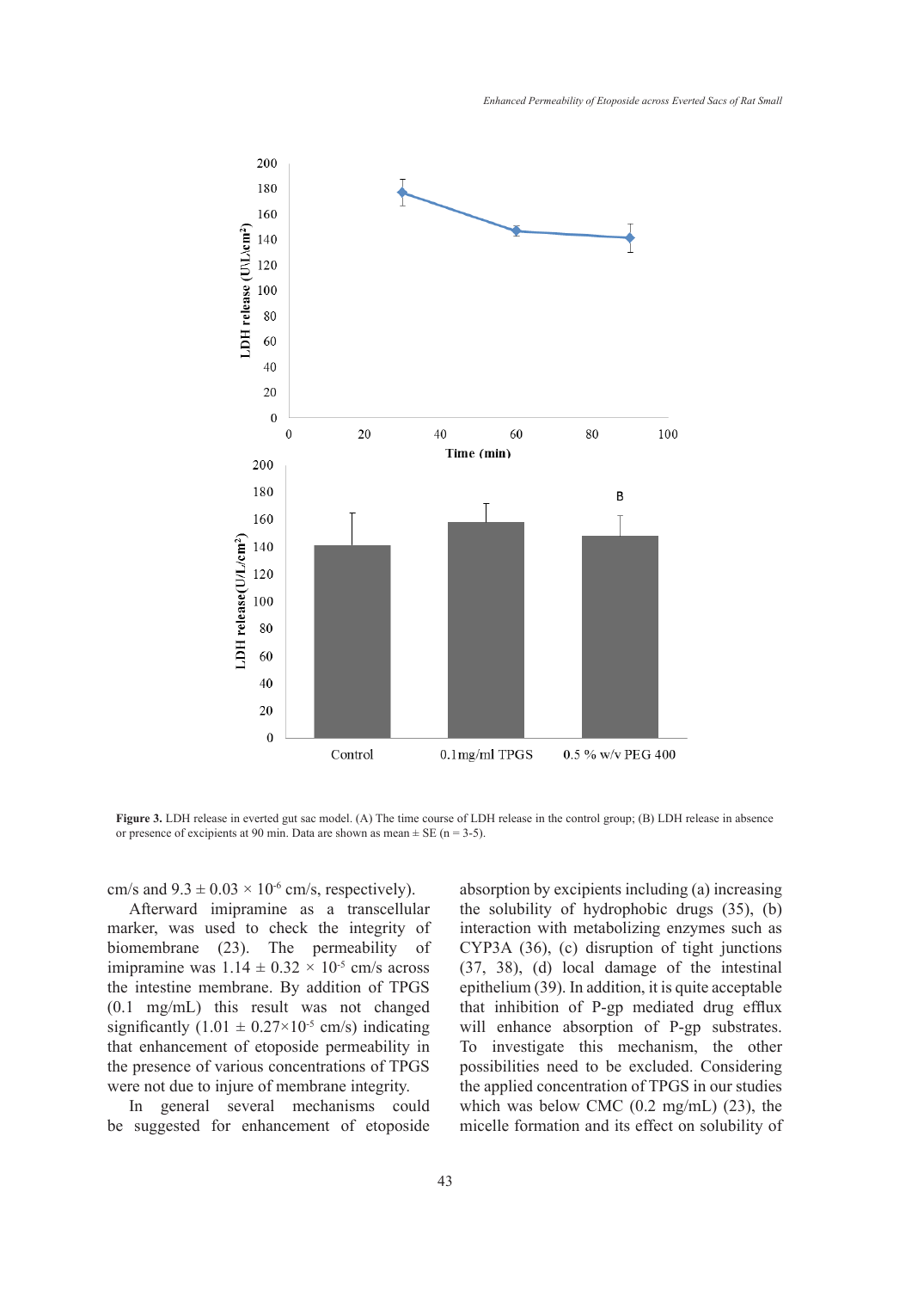

**Figure 4.** Intestinal absorption of etoposide (control) and etoposide in presence of verapamil, TPGS or PEG in everted gut sac model. Data are shown as mean  $\pm$  SE (n = 3-5).

etoposide did not take place. The obtained results for the transport of lucifer yellow suggest that the paracelluar route, which is a passive diffusion mechanism for small hydrophilic molecules, was intact throughout the small intestine when TPGS was applied. Moreover, the results from the unchanged permeability of lucifer yellow and imipramine with TPGS indicates that the tight junctions and integrity of intestinal epithelium remained intact. Also the cytotoxic effect of the excipients on intestinal epithelium was disregarded by statistically equal data from obtained LDH activity with and without TPGS.

The metabolism of etoposide is mediated principally by CYP3A4 which is located in the intestine (40). The potential effect of TPGS on this

metabolic rout of etoposide remains to be more evaluated. However, our results demonstrate that p-g-p inhibition by TPGS could be considered as the most likely mechanism for enhancement of etoposide absorption. This finding could be essential to be considered in drug formulation strategies using TPGS as a safe excipient.

## **Acknowledgements**

This work is a part of Pharm D thesis of A.H. Parsa at the Department of Pharmaceutics, School of Pharmacy, Shahid Beheshti University of Medical Sciences (SBMU), Tehran, Iran. This work was financially supported by SBMU Pharmaceutical Sciences Research Center.

|                                | Permeability $(s/cm) \times 10^{-5}$<br>$(\text{mean} \pm \text{SD})$ | p-value<br>(compared to the control) |
|--------------------------------|-----------------------------------------------------------------------|--------------------------------------|
| Control (no excipients)        | $1.01 \pm 0.09$                                                       |                                      |
| Verapamil $(100 \mu g/mL)$     | $2.03 \pm 0.06$                                                       | ${}_{0.001}$                         |
| TPGS(0.1 mg/mL)                | $1.67 \pm 0.20$                                                       | ${}_{0.05}$                          |
| TPGS $(0.02 \text{ mg/mL})$    | $1.96 \pm 0.66$                                                       | ${}< 0.05$                           |
| TPGS (0.002 mg/mL)             | $1.64 \pm 0.25$                                                       | ${}< 0.05$                           |
| PEG 400 $(0.5\% \text{ w/v})$  | $1.33 \pm 0.16$                                                       | > 0.05                               |
| PEG 400 $(0.1\%$ w/v)          | $1.45 \pm 0.33$                                                       | > 0.05                               |
| PEG 400 $(0.05\% \text{ w/v})$ | $1.42 \pm 0.24$                                                       | > 0.05                               |

**Table 1.** Etoposide permeability in presence of verapamil, TPGS and PEG 400.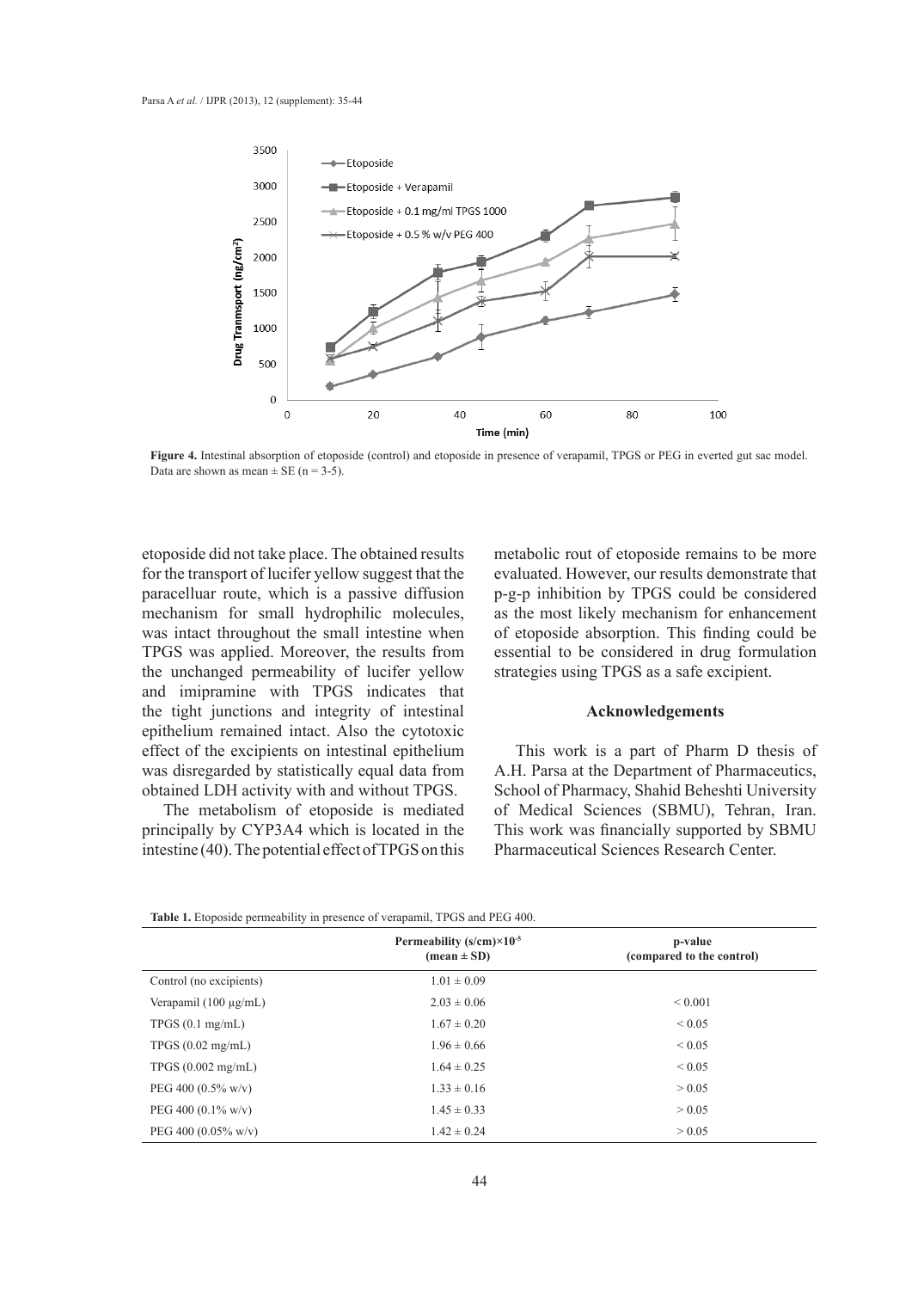#### **References**

- Saadati R and Dadashzadeh S. Simple and efficient (1) HPLC-UV quantitation of etoposide and its Cisisomer in rat micro-volume plasma and tissue samples: application to pharmacokinetic and biodistribution studies. *J. Liq. Chromatogr. Rel. Tech.* (2011) 34: 2130-48.
- (2) Bee-Lien Leu J-dH. Inhibition of intestinal P-glycoprotein and effects on etoposide absorption. *Cancer. Chemother. Pharmacol.* (1995) 35: 432-6.
- (3) Belani C, Doyle LA and Aisner J. Etoposide: current status and future perspectives in the management of malignant neoplasms. Cancer. Chemother. Pharmacol. (1994) 34: S118-S26.
- Clark PI and Slevin ML. The clinical pharmacology of (4) etoposide and teniposide. *Clin. Pharmacokinet.* (1987) 12: 223-52.
- Endicott JA and Ling V. The biochemistry of (5) P-glycoprotein-mediated multidrug resistance. *Annu. Rev. Biochem.* (1989) 58: 137-71.
- Fojo AT, Ueda K, Slamon DJ, Poplack DG, Gottesman (6) MM and Pastan I. Expression of a multidrug-resistance gene in human tumors and tissues. *Proc. Natl. Acad. Sci. USA*. (1987) 84: 265-9.
- (7) Thiebaut F, Tsuruo T, Hamada H, Gottesman MM, Pastan I and Willingham MC. Cellular localization of the multidrug-resistance gene product P-glycoprotein in normal human tissues. *Proc. Natl. Acad. Sci. USA.* (1987) 84: 7735-8.
- (8) Croop JM, Raymond M, Haber D, Devault A, Arceci RJ and Gros P. The three mouse multidrug resistance (MDR) genes are expressed in a tissue-specific manner in normal mouse tissues. *Mol. Cell. Biol.* (1989) 9: 1346-50.
- Terao T, Hisanaga E, Sai Y, Tamai I and Tsuji A. Active (9) secretion of drugs from the small intestinal epithelium in rats by P-glycoprotein functioning as an absorption barrier. *J. Pharm. Pharmacol.* (1996) 48: 1083-9.
- (10) Greiner B, Eichelbaum M, Fritz P, Kreichgauer HP, von Richter O and Zundler J. The role of intestinal P-glycoprotein in the interaction of digoxin and rifampin. *J. Clin. Invest.* (1999) 104: 147-53.
- (11) Chiou WL, Wu TC, Ma C and Jeong HY. Enhanced oral bioavailability of docetaxel by coadministration of cyclosporine: quantitation and role of P-glycoprotein. *J. Clin. Oncol.* (2002) 20: 1951-2; author reply 2.
- (12) Bansal T, Mishra G, Jaggi M, Khar RK and Talegaonkar S. Effect of P-glycoprotein inhibitor, verapamil, on oral bioavailability and pharmacokinetics of irinotecan in rats. *Eur. J. Pharm. Sci.* (2009) 36: 580-90.
- (13) Bradshaw DM and Arceci RJ. Clinical relevance of transmembrane drug efflux as a mechanism of multidrug resistance. *J. Clin. Oncol.* (1998) 16: 3674- 90.
- (14) Buggins TR, Dickinson PA and Taylor G. The effects of pharmaceutical excipients on drug disposition. *Adv. Drug. Deliv. Rev.* (2007) 59: 1482-503.
- $(15)$  Lo Y-1. Relationships between the hydrophilic-

lipophilic balance values of pharmaceutical excipients and their multidrug resistance modulating effect in Caco-2 cells and rat intestines. *J. Control. Rel.* (2003) 90: 37-48.

- $(16)$  Batrakova E, Li S, Miller D and Kabanov A. Pluronic P85 Increases Permeability of a Broad Spectrum of Drugs in Polarized BBMEC and Caco-2 Cell Monolayers. *Pharm. Res.* (1999) 16: 1366-72.
- Johnson BM, Charman WN and Porter CJ. An *in-vitro* (17) examination of the impact of polyethylene glycol 400, Pluronic P85, and vitamin E d-alpha-tocopheryl polyethylene glycol 1000 succinate on P-glycoprotein efflux and enterocyte-based metabolism in excised rat intestine. *AAPS. Pharm. Sci.* (2002) 4: E40.
- Li M, Si L, Pan H, Rabba AK, Yan F and Qiu J. (18) Excipients enhance intestinal absorption of ganciclovir by P-gp inhibition: Assessed *in-vitro* by everted gut sac and *in-situ* by improved intestinal perfusion. *Int. J. Pharm.* (2011) 403: 37-45.
- (19) Prasad Y, Puthli SP, PuthliSp S, Eaimtrakarn S, Ishida M, Ishida M, Yoshikawa Y, Yoshikawa Y, Shibata N, Shibata N and Takada K. Enhanced intestinal absorption of vancomycin with Labrasol and D-alphatocopheryl PEG 1000 succinate in rats*. Int. J. Pharm.* (2003) 250: 181-190.
- $(20)$  Dintaman JM and Silverman JA. Inhibition of P-glycoprotein by D-alpha-tocopheryl polyethylene glycol 1000 succinate (TPGS). *Pharm. Res.* (1999) 16: 1550-6.
- (21) Bogman K, Erne-Brand F, Alsenz J and Drewe J. The role of surfactants in the reversal of active transport mediated by multidrug resistance proteins. *J. Pharm. Sci.* (2003) 92: 1250-61.
- Bittner B, Guenzi A, Fullhardt P, Zuercher G, (22) Gonzalez RC and Mountfield RJ. Improvement of the bioavailability of colchicine in rats by coadministration of D-alpha-tocopherol polyethylene glycol 1000 succinate and a polyethoxylated derivative of 12-hydroxy-stearic acid. *Arzneimittelforschung.* (2002) 52: 684-8.
- (23) Manthena VS and Varma RP. Enhanced oral paclitaxel absorption with vitamin E-TPGS: Effect on solubility and permeability *in-vitro*, *in-situ* and *in-vivo*. *Eur. J. Pharm. Sci.* (2005) 25: 445-53.
- (24) Gilles Cornaire JW, Philippe Hermann, AlixCloarec , Cécile Arellano and Georges Houin. Impact of excipients on the absorption of P-glycoprotein substrates *in-vitro* and *in-vivo*. *Int. J. Pharm.* (2004)  $278 \cdot 119 - 31$
- (25) Yumoto R, Murakami T, Nakamoto Y, Hasegawa R, Nagai J and Takano M. Transport of rhodamine 123, a P-glycoprotein substrate, across rat intestine and Caco-2 cell monolayers in the presence of cytochrome P-450 3A-related compounds. *J. Pharmacol. Exp. Ther.* (1999) 289: 149-55.
- Laurence Barthe JW and Georges Houin. (26) Gastrointestinal absorption of drugs: methods and studies. *Fundam. Clin. Pharmacol.* (1999) 13: 154-68.
- Lacombe O, Woodley J, Solleux C, Delbos J-M, (27)